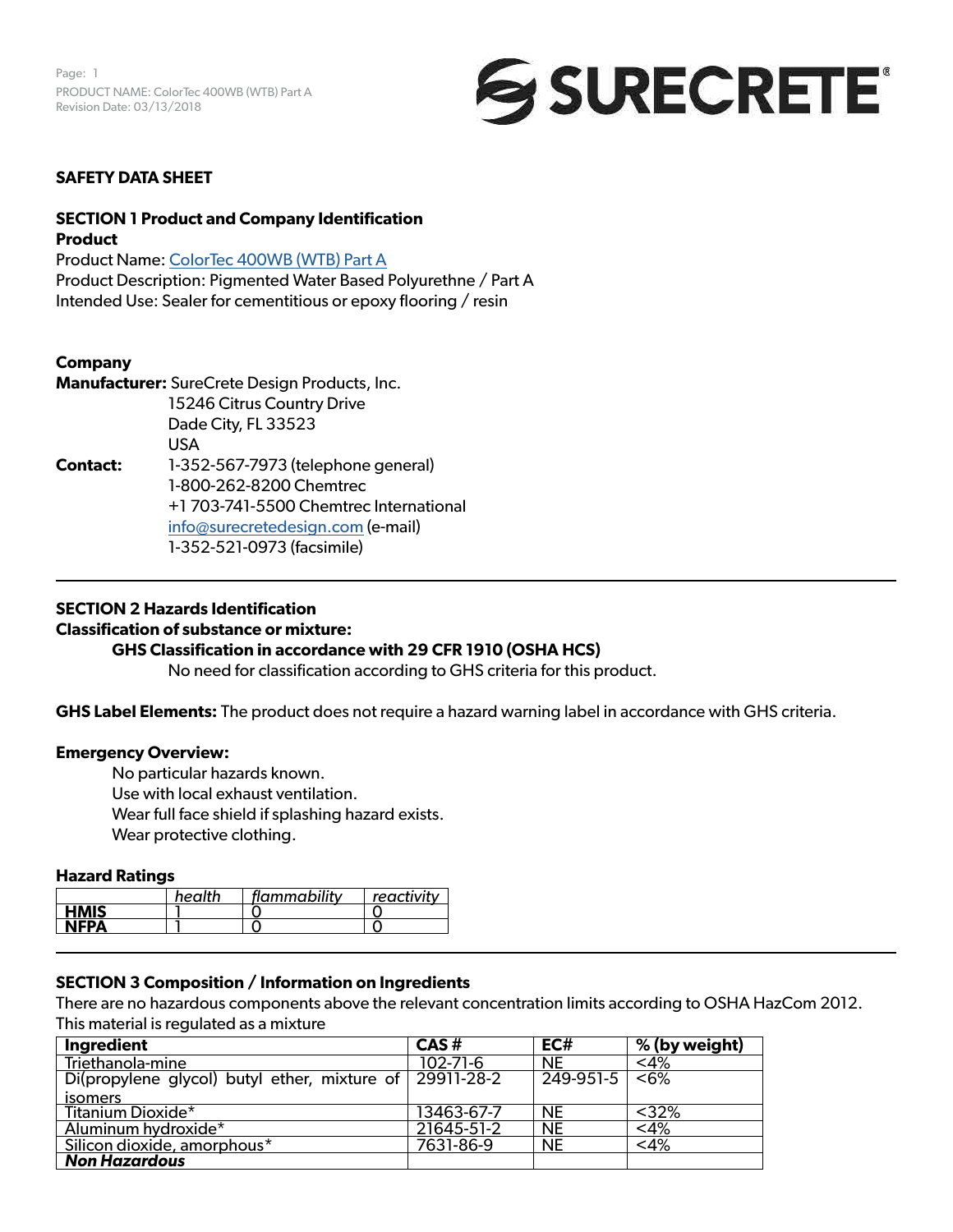# **SURECRETE**

Trade secret  $|$  <61%

*\*Note: These ingredients provide no hazard as offered in completed product. They cannot become airborne dust, as they are in fluid solution.*

The exact percentage (concentration) of composition has been withheld as a trade secret.

This product contains an amine neutralizing agent which is bound in the matrix of this product as a salt. This amine salt is considered essentially unreactive at room temperature. Generation of amine vapors is expected when this product is processed (heated) during the drying/hardening of the coating.

# **SECTION 4 First Aid Measures**

**General advice:** Remove contaminated clothing.

**If inhaled:** Remove the affected individual into fresh air and keep the person calm. Seek medical attention.

**If on skin:** Wash thoroughly with soap and water. If irritation develops, seek medical attention.

**If in eyes:** Wash affected eyes for at least 15 minutes under running water with eyelids held open. If irritation develops, seek medical attention.

**If swallowed:** Rinse mouth and then drink plenty of water. Do not induce vomiting. Seek medical attention if necessary.

**Most important symptoms and effects, both acute and delayed:** No significant reaction of the human body to the product known.

**Note to physician:** Treat according to symptoms (decontamination, vital functions), no known specific antidote.

# **SECTION 5 Fire Fighting Measures Appropriate Extinguishing Media:** Foam, CO<sub>2</sub>, Dry chemical, water spray or fog.

**Fire Fighting Instructions:** Firefighters should use standard protective equipment and in enclosed spaces, selfcontained breathing apparatus (SCBA). Use water spray to cool fire exposed surfaces, to protect personnel, and to cool fire-exposed containers to minimize the risk of rupture. Contaminated extinguishing water must be disposed of in accordance with official regulations.

**Unusual Fire Hazards:** Harmful vapors. Evolution of fumes/fog. The substances/groups of substances mentioned can be released in case of fire.

**Hazardous Combustion Products:** Carbon dioxide (CO<sub>2</sub>), carbon monoxide (CO), oxides of nitrogen (NOx), dense black smoke, Isocyanate, Isocyanic Acid and other undetermined compounds. Hydrogen cyanide.

# **SECTION 6 Accidental Release Measures**

**Personal Precautions, Protective Equipment, Emergency Procedures:** Use personal protective clothing. Avoid breathing vapors, mist, or gas.

**Methods and Materials for Containment and Clean-up:** Cover spill with inert material (e. g., dry sand or earth)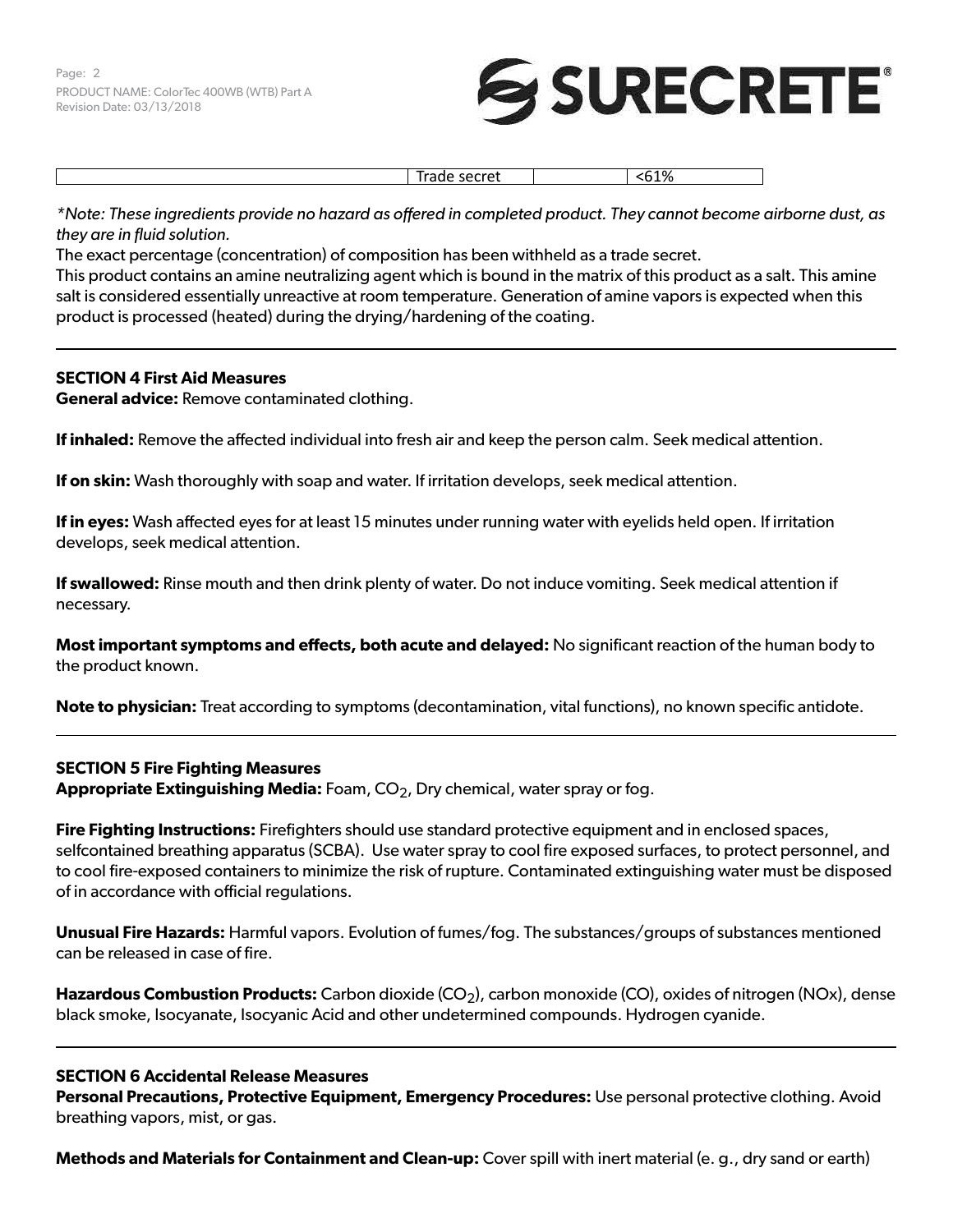

and collect for proper disposal. Dike or dam spilled material and control further spillage, if possible. Prevent from entering open drains and waterways. Wash spill area with soap and water. Ventilate area to remove vapors or dust.

**Environmental precautions:** Do not discharge into drains/surface waters/groundwater.

# **SECTION 7 Handling and Storage**

# **Handling/Storage Precautions**

Handle in accordance with good industrial hygiene and safety practices. Wash thoroughly after handling. Keep container tightly closed and in a dry well-ventilated space when not in use. Avoid breathing dust, vapor, or mist. Avoid contact with eyes. Avoid contact with skin or clothing. Protect from freezing. Store between 5 °C (41 °F) and 35 °C (95 °F). Avoid water reactive substances, acids, strong alkalis.

# **SECTION 8 Exposure Control / Personal Protection Industrial Hygiene/Ventilation Measures**

General dilution and local exhaust as necessary to control airborne vapors, mists, dusts and thermal decomposition products below appropriate airborne concentration standards/guidelines. Thermal processing operations should be ventilated to control gases and fumes given off during processing. Curing ovens must be ventilated to prevent the buildup of explosive atmospheres and to prevent off gases from entering the work place.

# **Exposure Limits:**

| <b>Component</b>         | <b>Value / Source</b> |                           |                  |
|--------------------------|-----------------------|---------------------------|------------------|
| Triethanolamine          | <b>TWA</b>            | $\sqrt{5 \text{ mg/m}^3}$ | <b>ACGIH</b>     |
| $102 - 71 - 6$           |                       |                           |                  |
| <b>Titanium Dioxide*</b> | <b>TWA</b>            | $1 \,\mathrm{mg/m^3}$     | <b>JSOH OELS</b> |
| 13463-67-7               |                       | Respirable dust           | (05 2009)        |
| Titanium Dioxide*        | <b>TWA</b>            | $4 \,\mathrm{mg/m^3}$     | <b>JSOH OELS</b> |
| 13463-67-7               |                       | <b>Total dust</b>         | (052009)         |
| Titanium Dioxide*        | <b>TWA</b>            | $10 \,\mathrm{mg/m^3}$    | <b>US ACGIH</b>  |
| 13463-67-7               |                       |                           | (2011)           |

*\*Note: These ingredients provide no hazard as offered in completed product. They cannot become airborne dust, as they are in fluid solution.*

# **Control parameters:** None.

# **Personal Protection:**

*Respiratory protection:* Wear respiratory protection if ventilation is inadequate. Respiratory protection in case of vapor/aerosol release.

*Hand protection:* Permeation resistant gloves. Butyl rubber gloves. Nitrile rubber gloves.

*Eye protection:* Chemical safety goggles or safety glasses with side-shields.

*Skin protection: Permeation resistant clothing, gloves, long-sleeved shirt, and pants*.

**General safety and hygiene measures:** Wear protective clothing as necessary to minimize contact. Handle in accordance with good industrial hygiene and safety practice. Eye wash fountains and safety showers must be easily accessible. Employees should wash their hands and face before eating, drinking, or using tobacco products. Educate and train employees in the safe use and handling of this product. Store separate from food products.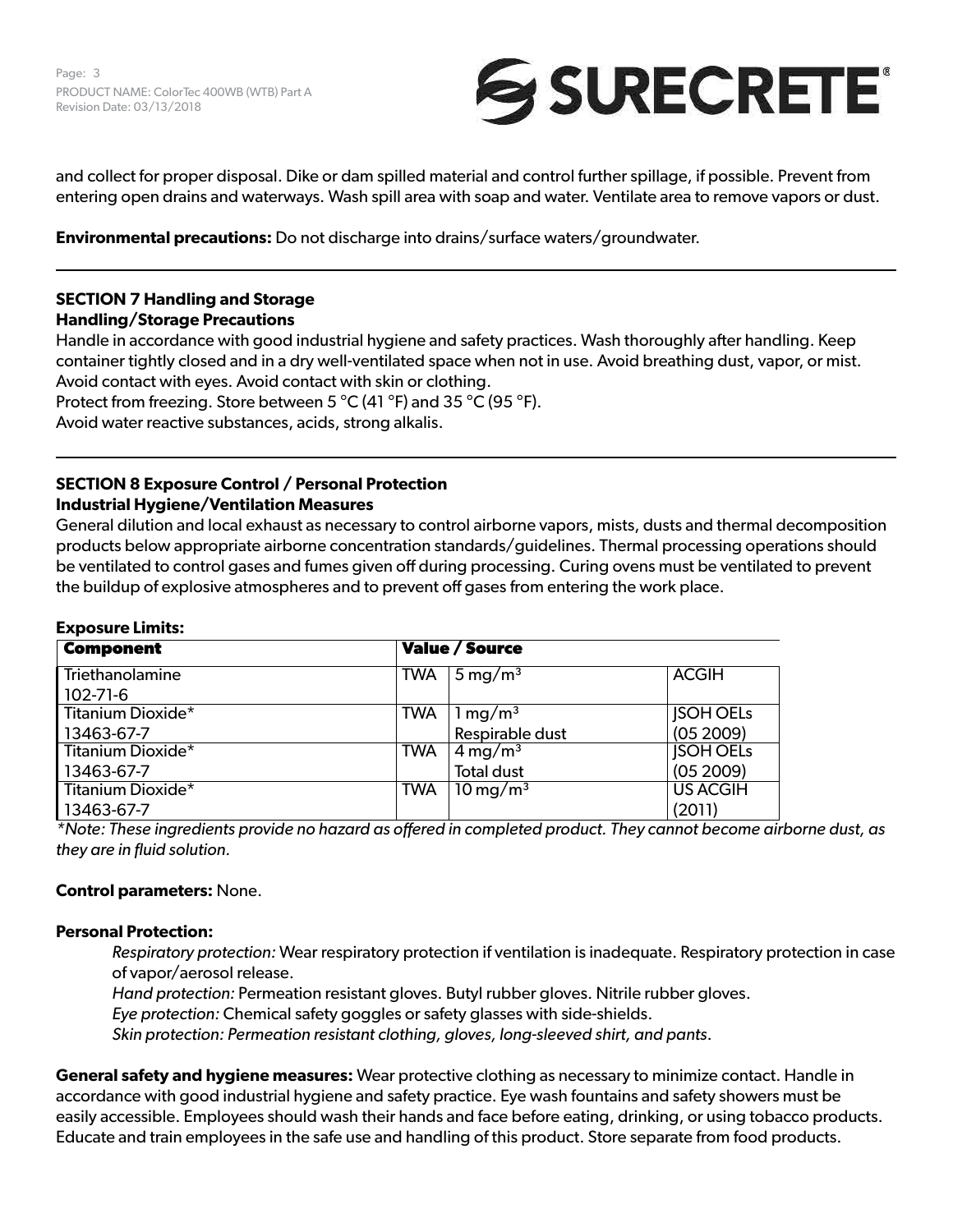Page: 4 PRODUCT NAME: ColorTec 400WB (WTB) Part A Revision Date: 03/13/2018



#### **SECTION 9 Physical and Chemical Properties General**

Appearance: Milky Liquid Physical state: Liquid, thixotropic. Form: Liquid. Color: Milky white Odor: very faint Odor threshold: Not available.

# **Safety Data**

pH: Not available. Freezing point: 32 °F (0 °C) Initial boiling point: 212 °F (100 °C) Flash point: No flashpoint measurement made up to boiling point. Evaporation rate: Not available. Flammability: Not available. Flammability limit – Not available. Flammability limit – Not available. Explosive limit - Not available. Vapor pressure: Not available. Vapor density: Not available. Density: 1.07 g/cm<sup>3</sup> @ 20 °C (68 °F) Solubility (water): Soluble. Partition coefficient: Not available. Auto-ignition temperature: 430 °C (806 °F) Decomposition temperature: Not available. Dynamic viscosity: 1000-3500 mPa @ 23 °C (73 °F) Kinetic viscosity: Not available. VOC: <100g/L.

# **SECTION 10 Stability and Reactivity**

**Stability:** Stable under normal conditions.

**Reactivity:** Not available.

**Conditions to avoid:** Avoid extreme heat. Avoid freezing.

**Materials to avoid:** Strong oxidizing agents, Strong acids, Strong bases.

**Hazardous decomposition products:** By fire and thermal decomposition: Carbon dioxide (CO<sub>2</sub>), carbon monoxide (CO), oxides of nitrogen (NOx), dense black smoke, Isocyanate, Isocyanic Acid and other undetermined compounds. Hydrogen cyanide.

**SECTION 11 Toxicological Information Route of Exposure** Skin contact Eye contact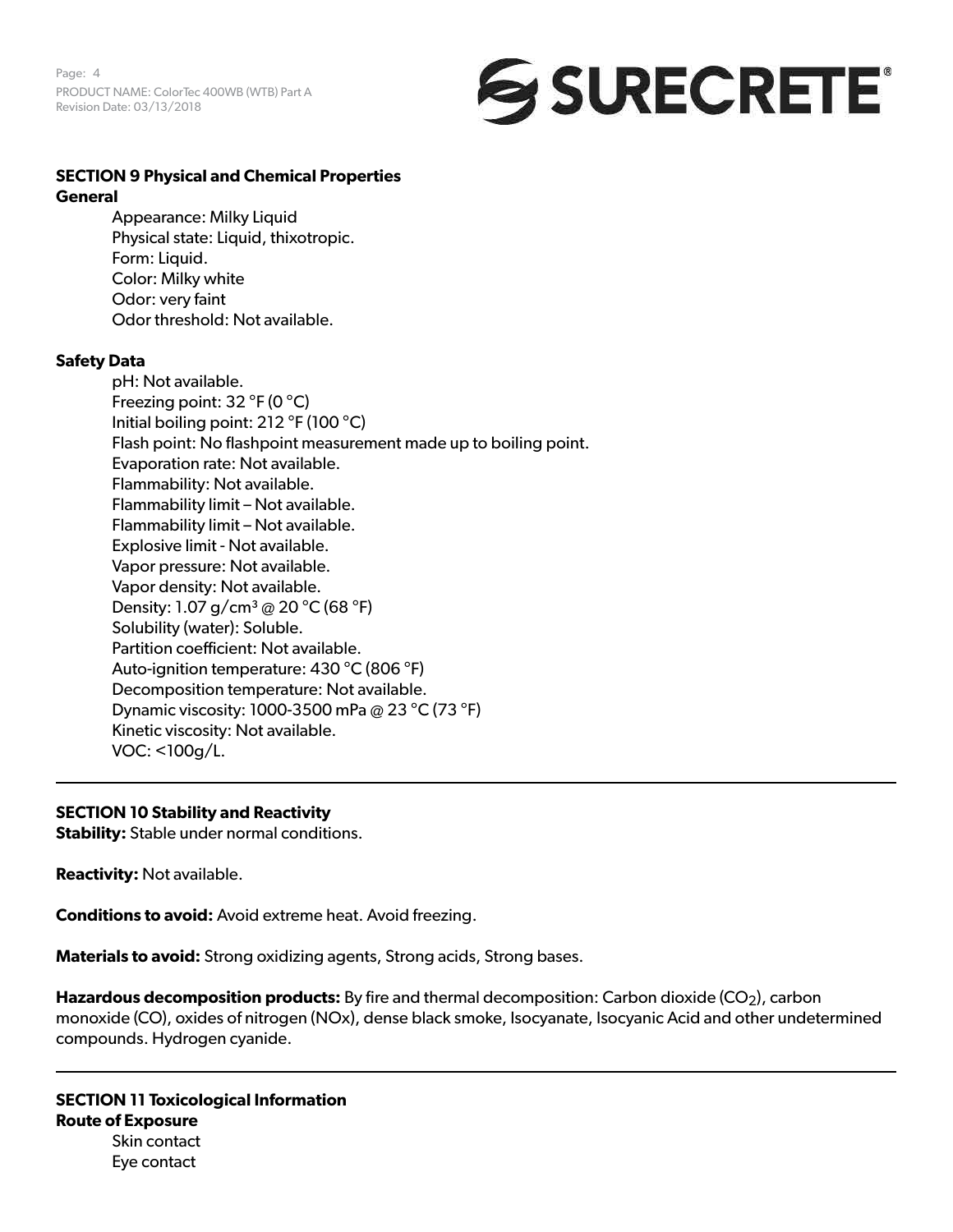Page: 5 PRODUCT NAME: ColorTec 400WB (WTB) Part A Revision Date: 03/13/2018



Ingestion Inhalation

# **Health Effects and Symptoms**

**Acute:** Not expected to cause adverse health effects. **Chronic:** Not expected to cause adverse health effects.

# **Toxicity Data**

| Chemical Name                                                                              | Oral LD50        | <b>Dermal LD50</b>                  | <b>Inhalation LC50</b> |
|--------------------------------------------------------------------------------------------|------------------|-------------------------------------|------------------------|
| Di(propylene glycol) butyl ether, mixture 14000 mg/kg (Rat)<br>of isomers / CAS 29911-28-2 |                  | $\vert$ > 2000 ml/kg mg/kg<br>(Rat) | No data available      |
| Titanium Dioxide / CAS 13463-67-7                                                          | 5000 mg/kg (Rat) | No data available                   | >6.82 mg/L (Rat) 4 h   |

# **Skin Irritation:** Rabbit.

**Eye Irritation:** Rabbit**.**

**Mutagenicity:** No indications of mutagenic effects from toxicological studies of a comparable product.

**Carcinogenicity:** No carcinogenic substances as defined by IARC, NTP, and/or OSHA. Note: Based upon all available study results, DuPont scientists conclude that titanium dioxide will not cause lung cancer or chronic respiratory diseases in humans at concentrations experienced in the workplace.

# **SECTION 12 Ecological Information Eco toxicity**

| <b>Chemical Name</b>                                                       | <b>Type</b>   | <b>Species</b>                            | LC / EC 50 (mg/L) | <b>Exposure (Method)</b> |
|----------------------------------------------------------------------------|---------------|-------------------------------------------|-------------------|--------------------------|
| Di(propylene glycol) butyl ether, mix-<br>ture of isomers / CAS 29911-28-2 | Fish          | Other fish                                | 841               | 96h                      |
| Di(propylene glycol) butyl ether, mix-<br>ture of isomers / CAS 29911-28-2 | Invertebrates | Daphnia magna<br>(water flea)             | 1000              | 48 h                     |
| Titanium Dioxide / CAS 13463-67-7                                          | Fish          | Pimephales<br>promelas                    | 1000              | 96 h                     |
| Titanium Dioxide / CAS 13463-67-7                                          | Invertebrates | Daphnia magna<br>(water flea)             | 1000              | 48 h                     |
| Titanium Dioxide / CAS 13463-67-7                                          | <b>Plants</b> | Pseudokirchne-<br>riella subcapi-<br>tata | 61                | 72h                      |

**Persistence and degradability:** No data available.

**Bio accumulative potential:** No data available.

**Mobility in soil:** No data available.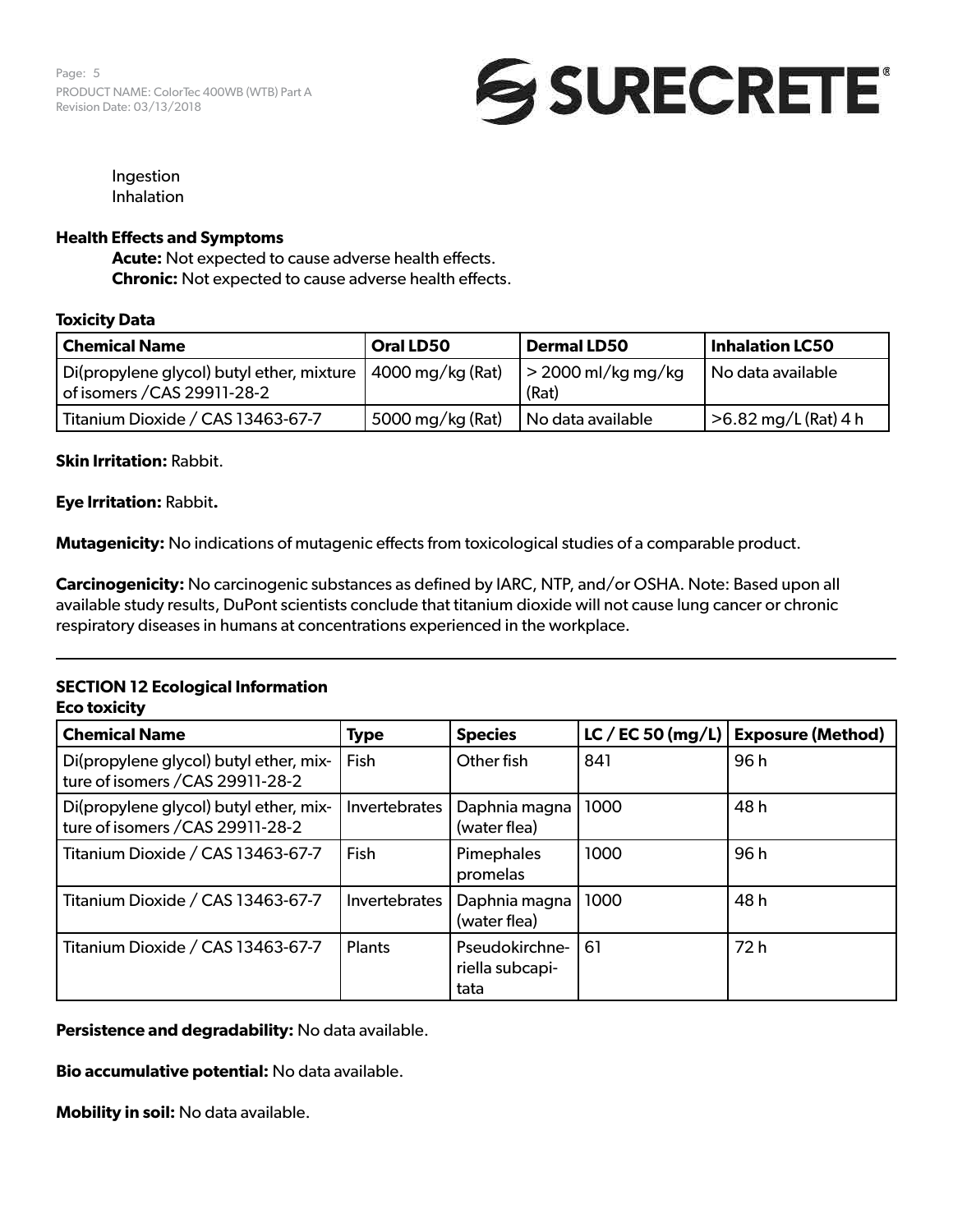Page: 6 PRODUCT NAME: ColorTec 400WB (WTB) Part A Revision Date: 03/13/2018

# SURECRETE®

#### **SECTION 13 Disposal Considerations**

**Waste disposal of substance:** Dispose in accordance with all applicable regulations. It is the waste generator's responsibility to determine if a particular waste is hazardous under RCRA.

**Container disposal:** Dispose of in a licensed facility. Recommend crushing, puncturing or other means to prevent unauthorized use of used containers.

#### **Section 14 Transport Information**

**DOT:** This product is not regulated for transport. **ARD/RID:** This product is not regulated for transport. **IMDG:** This product is not regulated for transport. **IATA:** This product is not regulated for transport.

# **SECTION 15 Regulatory Information**

**US federal regulations:** 

**US Toxic Substance Control Act (TSCA):** Listed on TSCA inventory.

**US EPA CERCLA Hazardous Substances (40 CFR 302) Component:** None.

**Superfund Amendments and Reauthorization Act of 1986 (SARA) SARA 302 Extremely hazardous substance:** None **SARA 311/312 Hazardous chemical:** Acute health hazard, Chronic health hazard. **SARA 313 (TRI reporting):** This material does not contain any chemical components with known CAS numbers that exceed the threshold reporting levels.

#### **US state regulations**

# **US. Massachusetts RTK - Substance List:**

Polyacrylate resin Trimethanolamine (CAS 102-71-6) Reactive diluent (CAS 716336-43-5) Propylene glycol n-butyl ether (CAS 5131-66-8)

#### **US. New Jersey Worker and Community Right-to-Know Act:**

Polyacrylate resin Trimethanolamine (CAS 102-71-6) Reactive diluent (CAS 716336-43-5) Propylene glycol n-butyl ether (CAS 5131-66-8) Di(propylene glycol) butyl ether, mixture of isomers (CAS 29911-28-2)

# **US. Pennsylvania Worker and Community Right-to-Know Law:**

Polyacrylate resin Trimethanolamine (CAS 102-71-6) Reactive diluent (CAS 716336-43-5) Propylene glycol n-butyl ether (CAS 5131-66-8) Di(propylene glycol) butyl ether, mixture of isomers (CAS 29911-28-2)